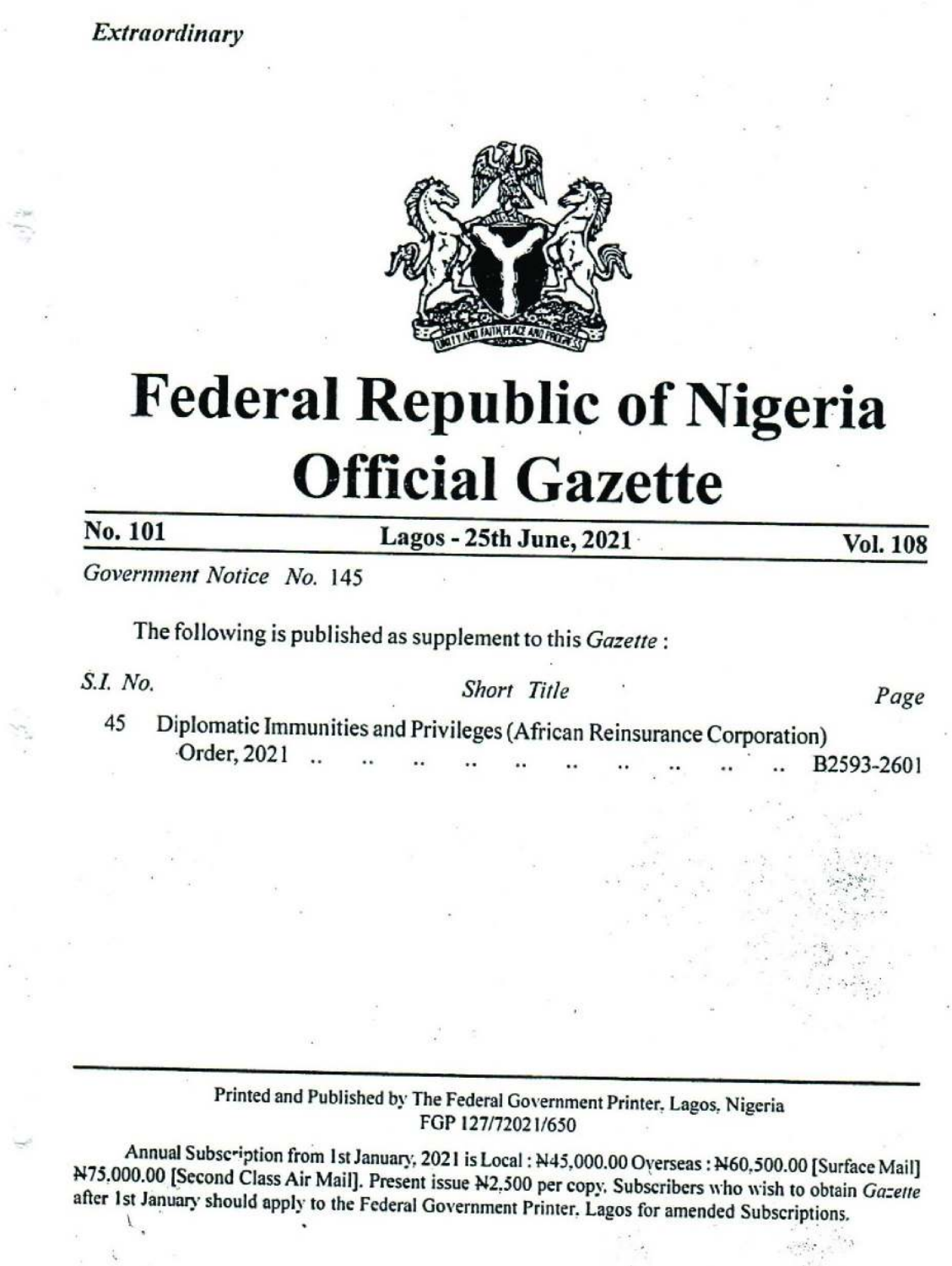# DIPLOMATIC IMMUNITIES AND PRIVILEGES ACT, 2004

# DIPLOMATIC IMMUNITIES AND PRIVILEGES (AFRICAN REINSURANCE CORPORATION) ORDER, <sup>2021</sup>



ARRANGEMENT OF SECTIONS

Section :

## Part I—PRELIMINARIES

- $\frac{1}{2}$ 1. International Membership.
- 2. Legal Capacity.
- 3. Legal Process.

# Part II—Exemptions, IMMUNITIES, AND PRIVILEGES

- $rac{4}{5}$ Exemption from Search, etc,
- Exemption of the Corporation from Certain Taxes, Rates and Customs Duties.
- 
- 7. Immunities of Representatives of Member Countries,
- 6. Financial Facilities Granted the Corporation.<br>
2. Immunities of Representatives of Member Countries.<br>
2. Immunities and Privileges of the Managing Director, Directors, etc.<br>
2. Immunities and Privileges of Officials and
- Immunities and Privileges of Officials and Experts of the Corporation.

Part III—MIsCELLENEOUS

- Diplomatic Travel document.<br>Diplomatic Plate Numbers.<br>Revocation and Savings.<br>Interpretation.<br>Citation.  $10.$
- $11.$ Diplomatic Plate Numbers.
- 12. Revocation and Savings.
- 13. Interpretation.
- 14. Citation.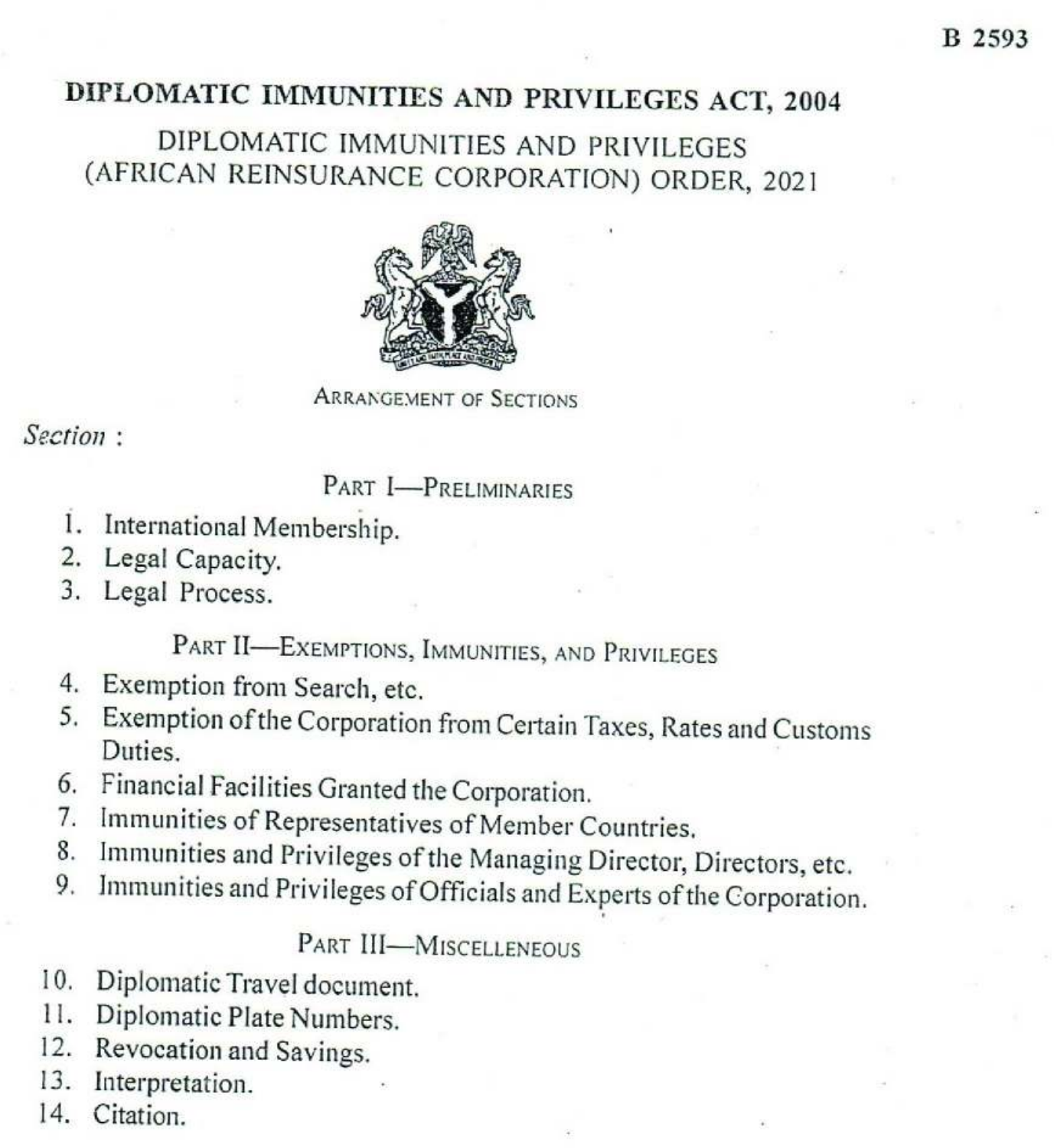DIPLOMATIC IMMUNITIES AND PRIVILEGES ACT, <sup>2004</sup> (AFRICAN REINSURANCE CORPORATION) ORDER, 2021

 $[22nd$  Day of June, 2021]

Immunities and Privileges Act, Cap. D9, Laws of the Federation of Nigeria, 2004,<br>and all other powers enabling may be a laws of the Federation of Nigeria, 2004, In exercise of the powers conferred on me by Section 11 of the Diplomatic and all other Minister Minister of Foreign Affairs, Federal Republic of Nigeria, make the following Orders—

# Part I—PRELIMINARIES

Corporation") is an international organization of which the Federal Republic 1. The African Reinsurance Corporation (hereinafter referred to as "the Governments of other Sovereign States are members. of Nigeria (hereinafter referred to as "the Federal Government") and the

capacities in that regard, particularly the full capacity to contract, acquire and 2.—(1) The Corporation shall be a body corporate and possess all legal dispose in that regard, particularly the full capacity to contract, acquire and immovable property, and to institute legal proceedings.<br>
(2) The Corporation shall have immunity from suits and legal processes;<br>
(ded that where the

provided that where the Corporation expressly waives its immunity the waiver<br>shall not be deemed to extend to green waives its immunity the waiver action not ot be deemed to extend to any measure of execution arising out of any<br>to which sub-order 3(1) of this Order relates.

action to which sub-order  $3(1)$  of this Order relates.<br>3.—(1) Disputes arising from reinsurance contracts entered into by the Corporation may be brought before a court of competent jurisdiction in Nigeria, or be subject to such other legal processes, as may be agreed to in the respective contracts.

and (2) In cases to which sub-order (1) of this order relates, the Corporation shall its be properties and assets, wherever located and by whomsoever held<br>immune from all farmers for the state of the state of the state of the state of the state of the state of the immune from all forms of seizure, attachment, or execution until the of final judgment against the Corporation. delivery of final judgment against the Corporation.

PART II—EXEMPTIONS, IMMUNITIES, AND PRIVILEGES<br>4.—(1) Properties, assets, archives and documents of the Corporation shall 4.—(1) Properties, assets, archives and documents of the Corporation shall be exempt from search, requisition and confiscation, expropriation, or any other form of taking or foreclosure.

International Membership.

Commencement.

Legal Capacity.

Legal Process.

Exemption from Search, etc,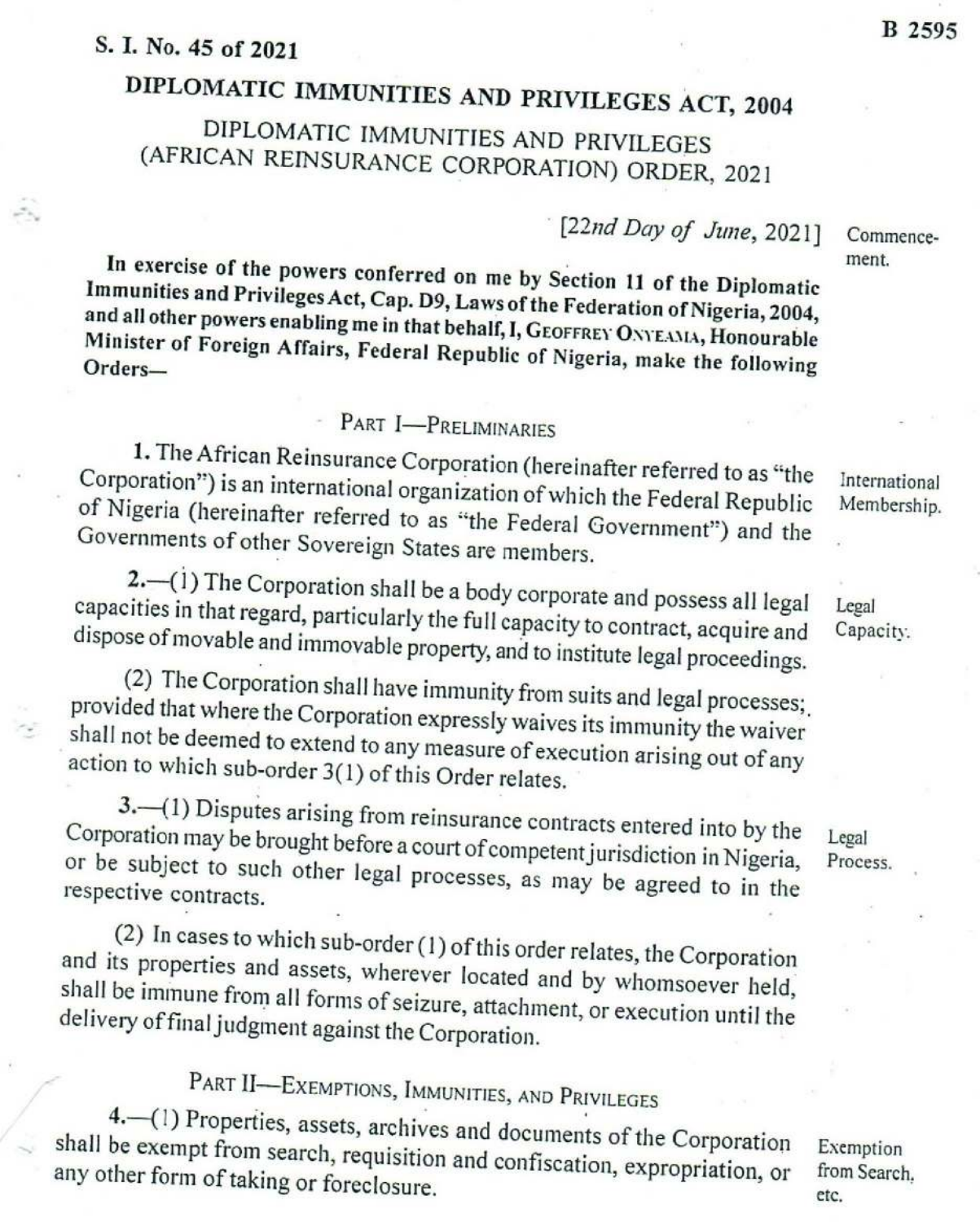### B 2596

Exemption of the Corporation from Certain Taxes, Rates and Customs Duties.

(2) Notwithstanding the provisions of sub-order (1) of this order, all properties, assets, archives and documents of the Corporation shall, for the purposes of public safety and public order, be subject to the laws of Nige

5.—(1) The offices and other properties of the Corporation shall be exempt from levies in respect of certain non-beneficial portion of rates and taxes, such as, property and other municipal taxes normally payable by prope

(2) The Corporation, its properties, other assets, income, operations, and transactions shall be exempt from all taxation and customs duties, and this exemption shall apply without limitation to—

( $a$ ) direct and indirect taxes, and such other taxes and indirect levies in force in Nigeria; provided that the Corporation shall not be exempt from charges for public utility ; and

 $(b)$  customs duties and other levies, prohibitions, and restrictions on goods imported and exported by the Corporation for official purposes, provided that the exemption shall not be extended to payments for services rend

(3) Without prejudice to sub-order  $(2)(a)$  of this order, the list of direct and indirect taxes, and other taxes and indirect levies shall be determined by exchange of letters, and may be modified, where necessary, whenev

(4) With respect to sub-order  $(2)(b)$  of this order relating to goods<br>imported or exported for the sole purpose of servicing conferences and similar<br>programmes, the Corporation shall be allowed to import free of custom du

(5) The Corporation shall be exempt from taxes or other charges in respect of such quantities of petrol or other required fuels, and lubricating oils, as the Federal Government may prescribe for allotment to diplomatic mis

Financial Facilities Granted the Corporation.  $6.$ —(1) The Corporation shall freely and without restriction by financial controls or any form of regulations—

(a) acquire negotiable currencies from authorized banks, hold and use them :

 $(b)$  operate accounts in any currency;

(c) acquire, hold, and dispose of its funds, securities and gold through authorized channels ; and

( $d$ ) transfer its funds, securities, gold, and currencies, from or to any other country, or within the territory of Nigeria.